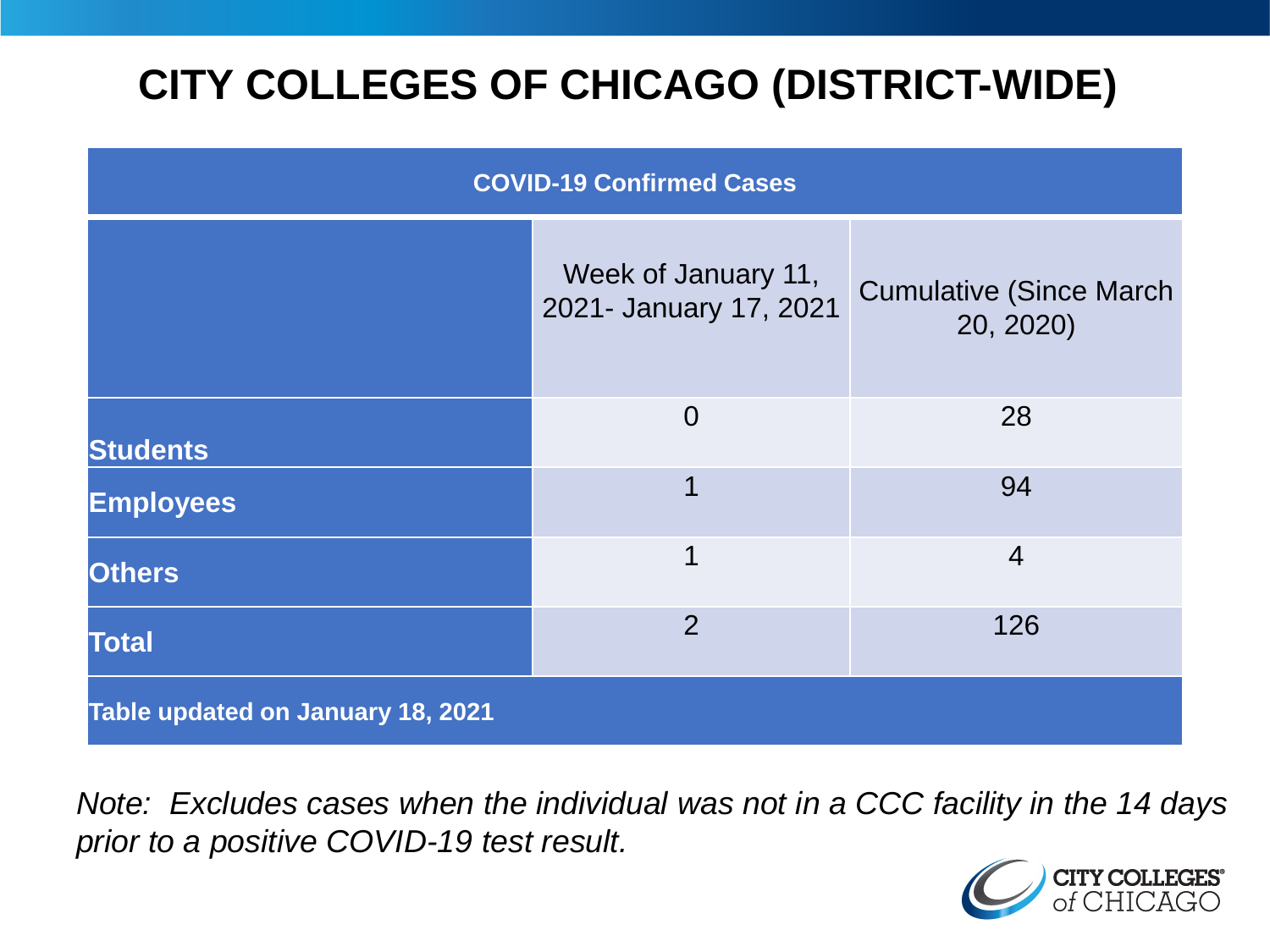## **DALEY COLLEGE**

| <b>COVID-19 Confirmed Cases</b>   |                                               |                                              |
|-----------------------------------|-----------------------------------------------|----------------------------------------------|
|                                   | Week of January 11,<br>2021- January 17, 2021 | <b>Cumulative (Since March)</b><br>20, 2020) |
| <b>Students</b>                   | $\overline{0}$                                | $\overline{0}$                               |
| <b>Employees</b>                  | $\overline{0}$                                | 13                                           |
| <b>Others</b>                     | $\overline{0}$                                | $\overline{0}$                               |
| <b>Total</b>                      | $\Omega$                                      | 13                                           |
| Table updated on January 18, 2021 |                                               |                                              |

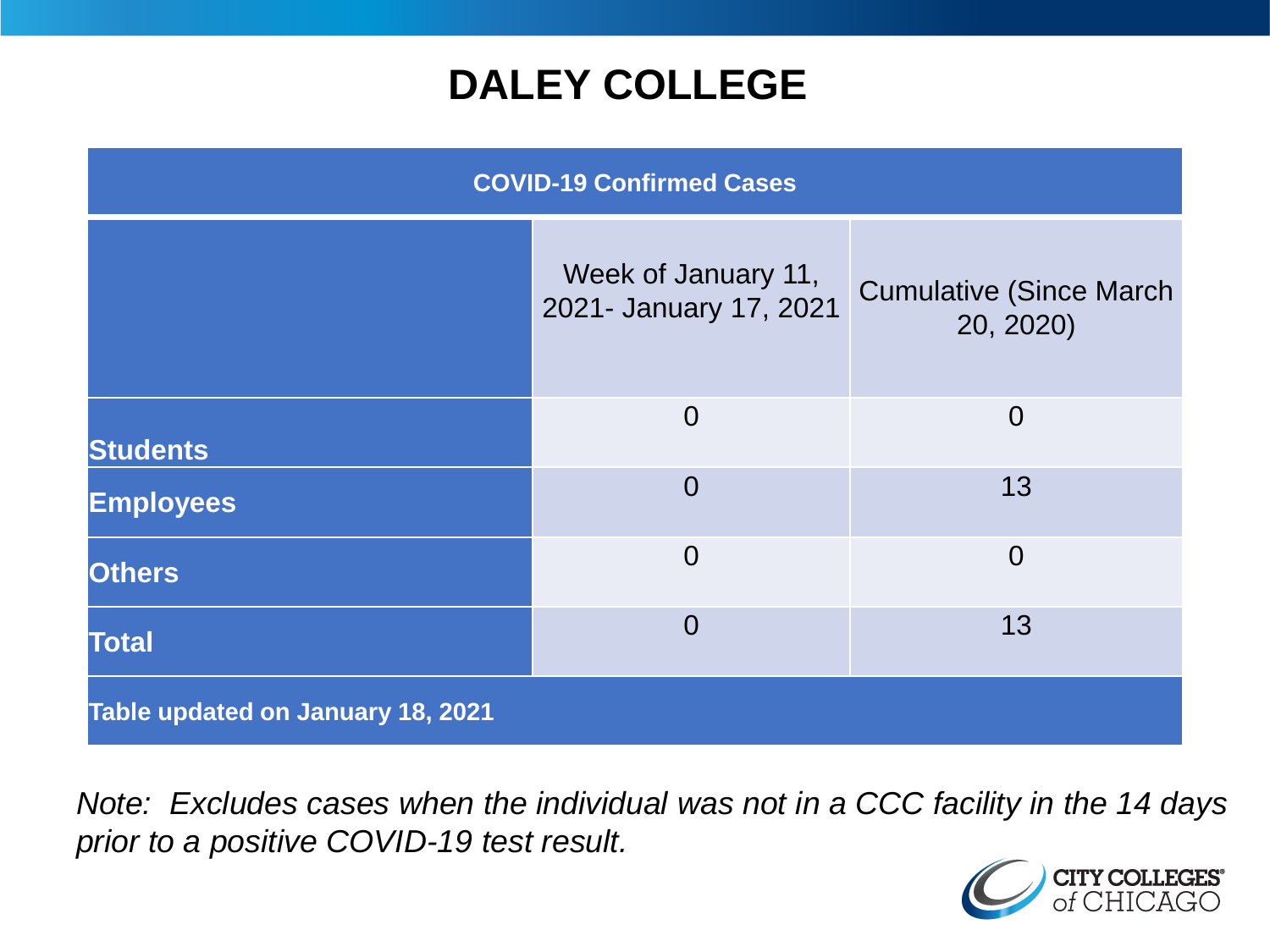## **HAROLD WASHINGTON COLLEGE**

| <b>COVID-19 Confirmed Cases</b>   |                                               |                                              |
|-----------------------------------|-----------------------------------------------|----------------------------------------------|
|                                   | Week of January 11,<br>2021- January 17, 2021 | <b>Cumulative (Since March)</b><br>20, 2020) |
| <b>Students</b>                   | $\Omega$                                      | $5\overline{)}$                              |
| <b>Employees</b>                  | $\Omega$                                      | 8                                            |
| <b>Others</b>                     | $\Omega$                                      | 1                                            |
| <b>Total</b>                      | $\Omega$                                      | 14                                           |
| Table updated on January 18, 2021 |                                               |                                              |

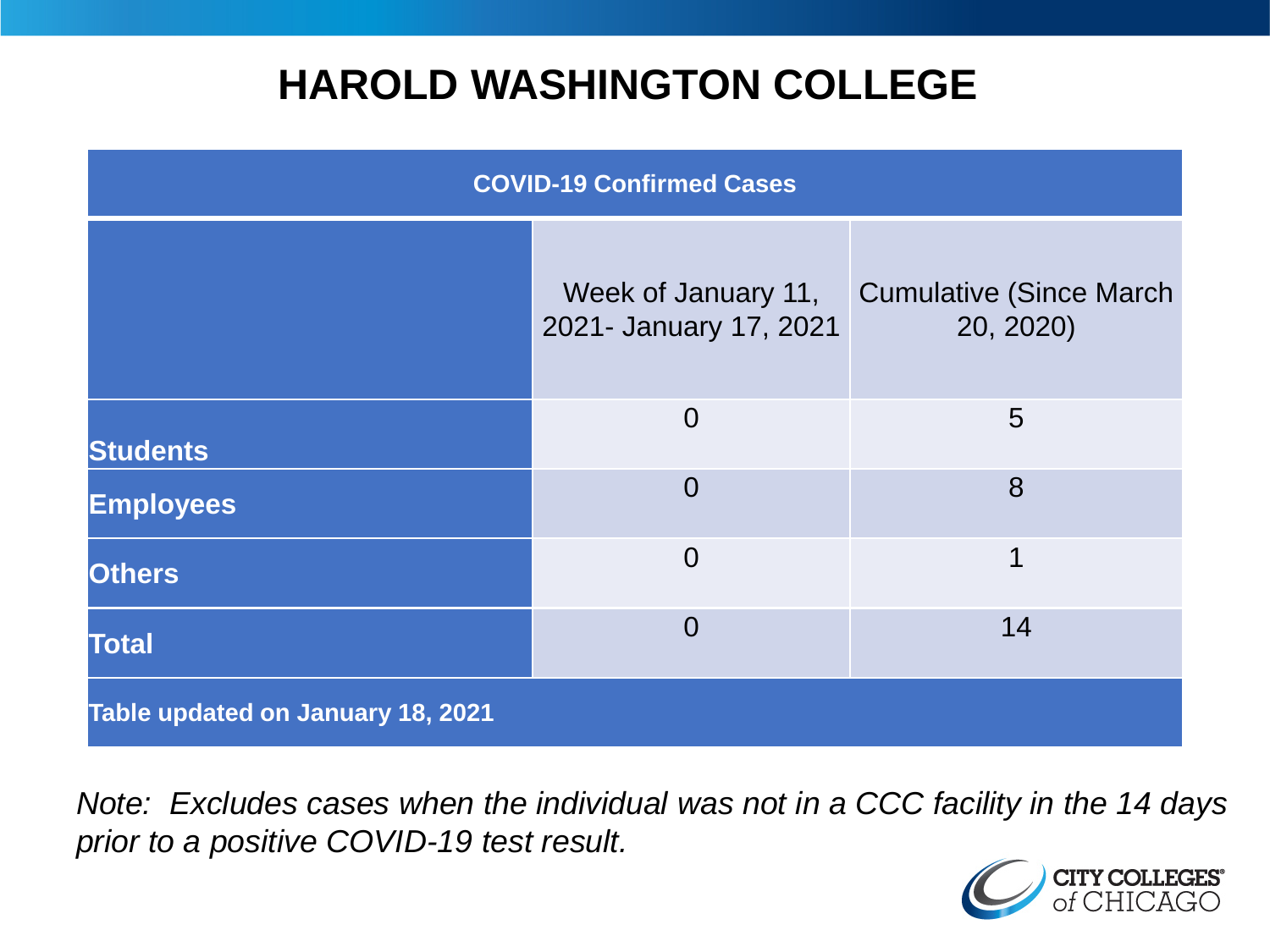## **KENNEDY-KING COLLEGE**

| <b>COVID-19 Confirmed Cases</b>   |                                               |                                              |
|-----------------------------------|-----------------------------------------------|----------------------------------------------|
|                                   | Week of January 11,<br>2021- January 17, 2021 | <b>Cumulative (Since March)</b><br>20, 2020) |
| <b>Students</b>                   | $\overline{0}$                                | 6                                            |
| <b>Employees</b>                  | $\overline{0}$                                | 15                                           |
| <b>Others</b>                     | $\overline{0}$                                | $\overline{0}$                               |
| <b>Total</b>                      | $\overline{0}$                                | 21                                           |
| Table updated on January 18, 2021 |                                               |                                              |

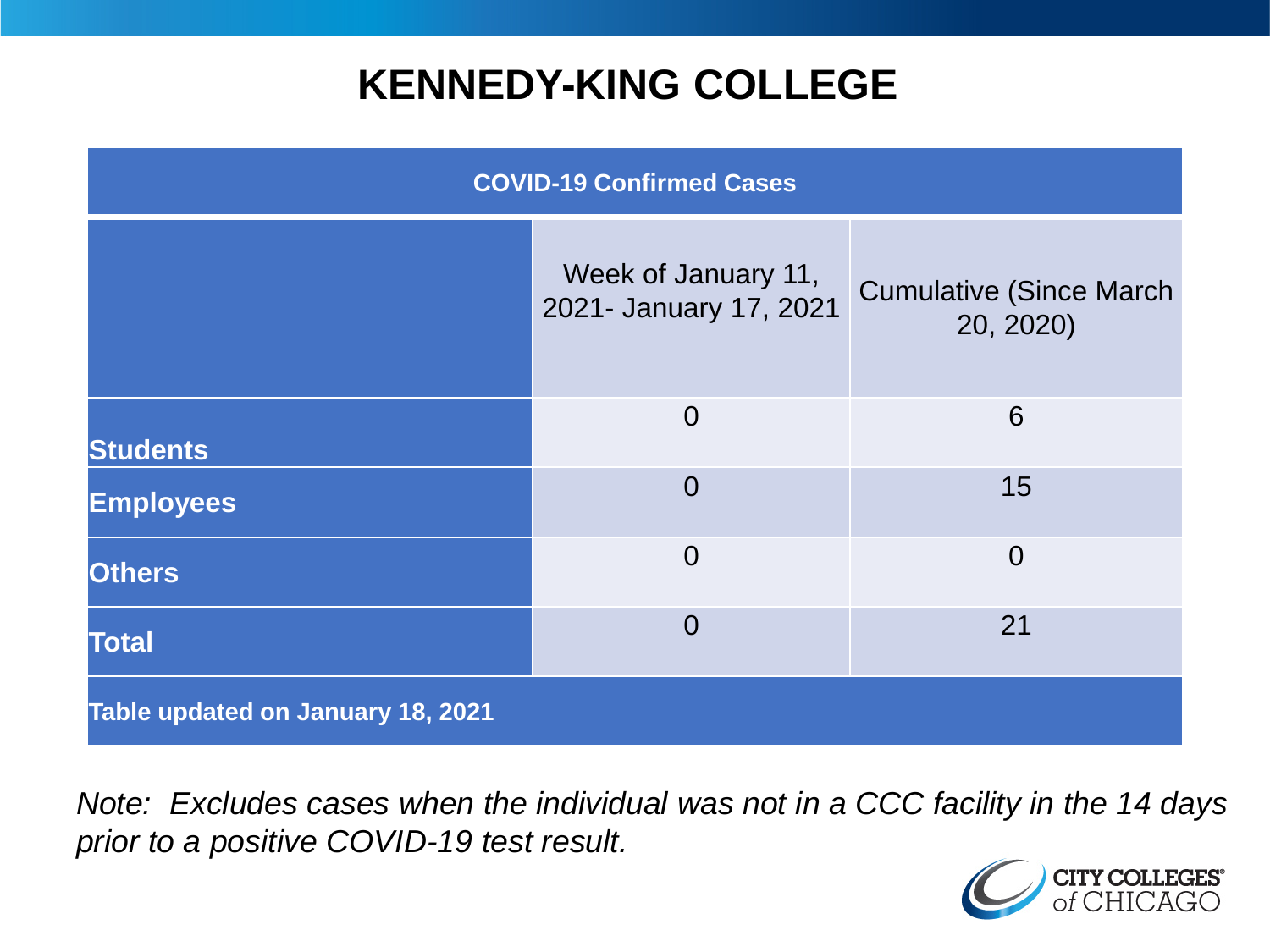## **MALCOLM X COLLEGE**

| <b>COVID-19 Confirmed Cases</b>   |                                               |                                              |
|-----------------------------------|-----------------------------------------------|----------------------------------------------|
|                                   | Week of January 11,<br>2021- January 17, 2021 | <b>Cumulative (Since March)</b><br>20, 2020) |
| <b>Students</b>                   | $\overline{0}$                                | 14                                           |
| <b>Employees</b>                  | 1                                             | 19                                           |
| <b>Others</b>                     | $\overline{0}$                                | 1                                            |
| <b>Total</b>                      | 1                                             | 34                                           |
| Table updated on January 18, 2021 |                                               |                                              |

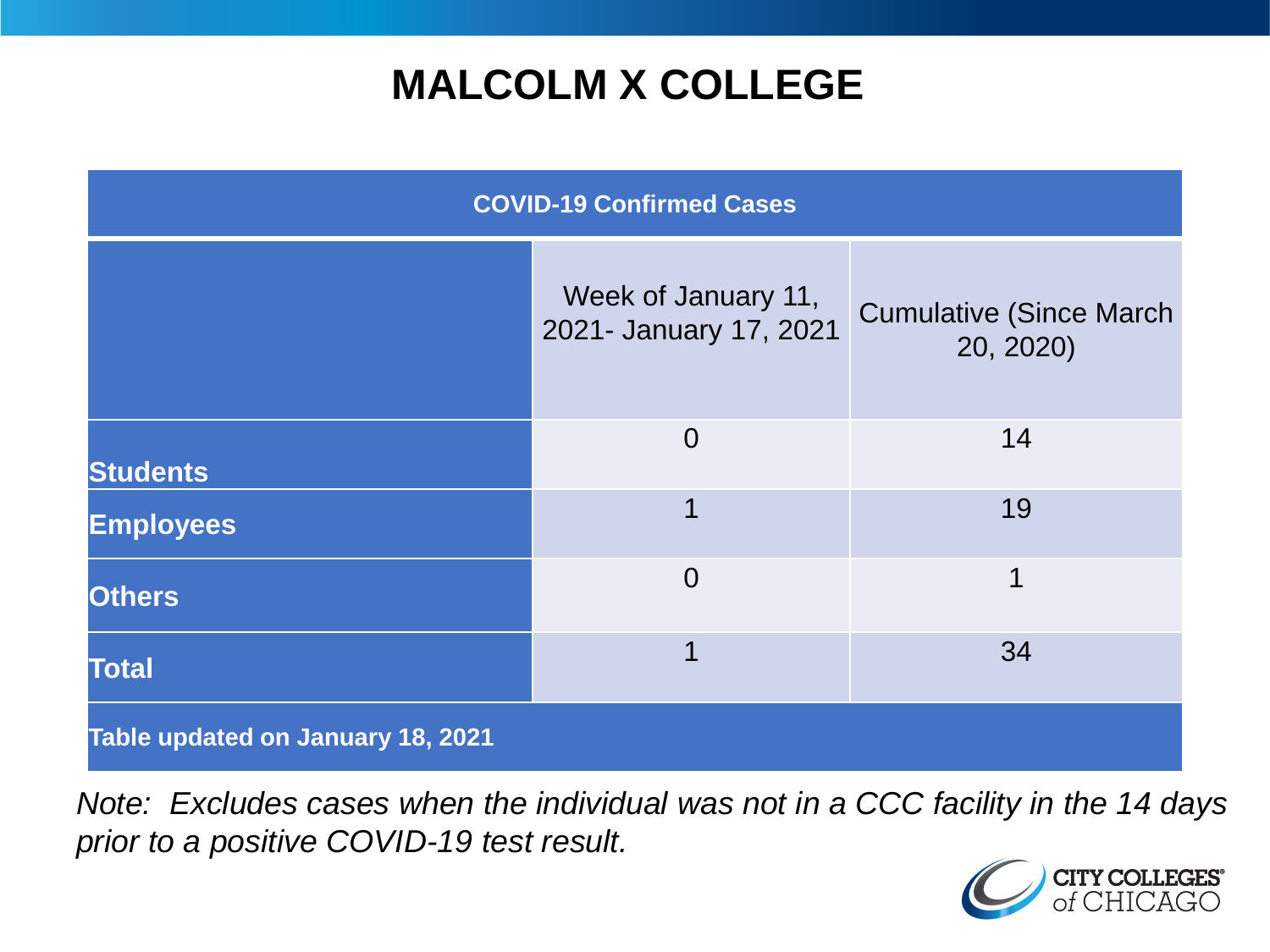# **OLIVE-HARVEY COLLEGE**

| <b>COVID-19 Confirmed Cases</b>   |                                               |                                              |
|-----------------------------------|-----------------------------------------------|----------------------------------------------|
|                                   | Week of January 11,<br>2021- January 17, 2021 | <b>Cumulative (Since March)</b><br>20, 2020) |
| <b>Students</b>                   | $\overline{0}$                                | 1                                            |
| <b>Employees</b>                  | $\Omega$                                      | 16                                           |
| <b>Others</b>                     | $\overline{0}$                                | $\overline{0}$                               |
| <b>Total</b>                      | $\Omega$                                      | 17                                           |
| Table updated on January 18, 2021 |                                               |                                              |

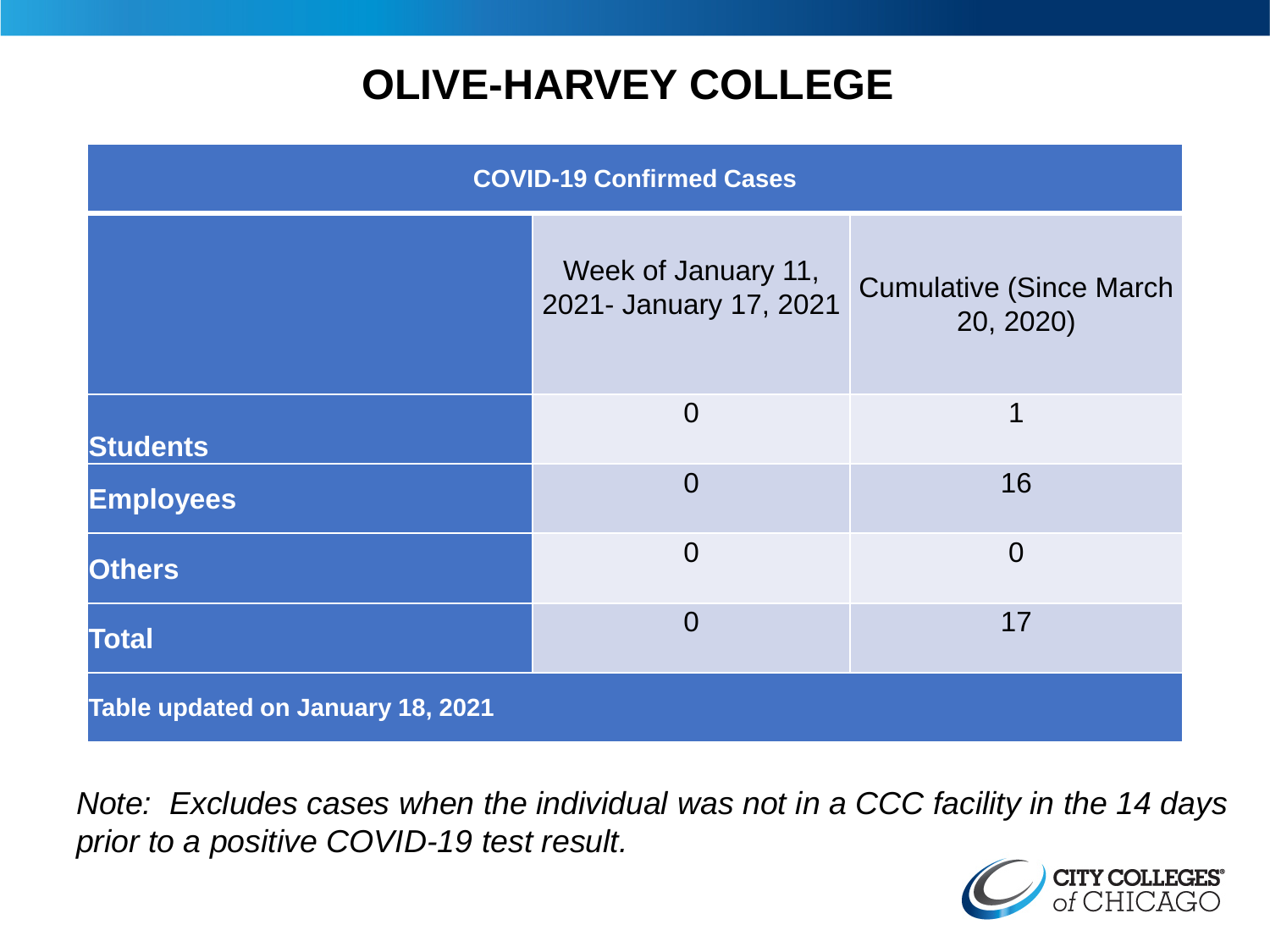## **TRUMAN COLLEGE**

| <b>COVID-19 Confirmed Cases</b>   |                                               |                                              |
|-----------------------------------|-----------------------------------------------|----------------------------------------------|
|                                   | Week of January 11,<br>2021- January 17, 2021 | <b>Cumulative (Since March)</b><br>20, 2020) |
| <b>Students</b>                   | $\Omega$                                      | 1                                            |
| <b>Employees</b>                  | $\overline{0}$                                | 16                                           |
| <b>Others</b>                     | $\overline{0}$                                | $\overline{0}$                               |
| <b>Total</b>                      | $\overline{0}$                                | 17                                           |
| Table updated on January 18, 2021 |                                               |                                              |

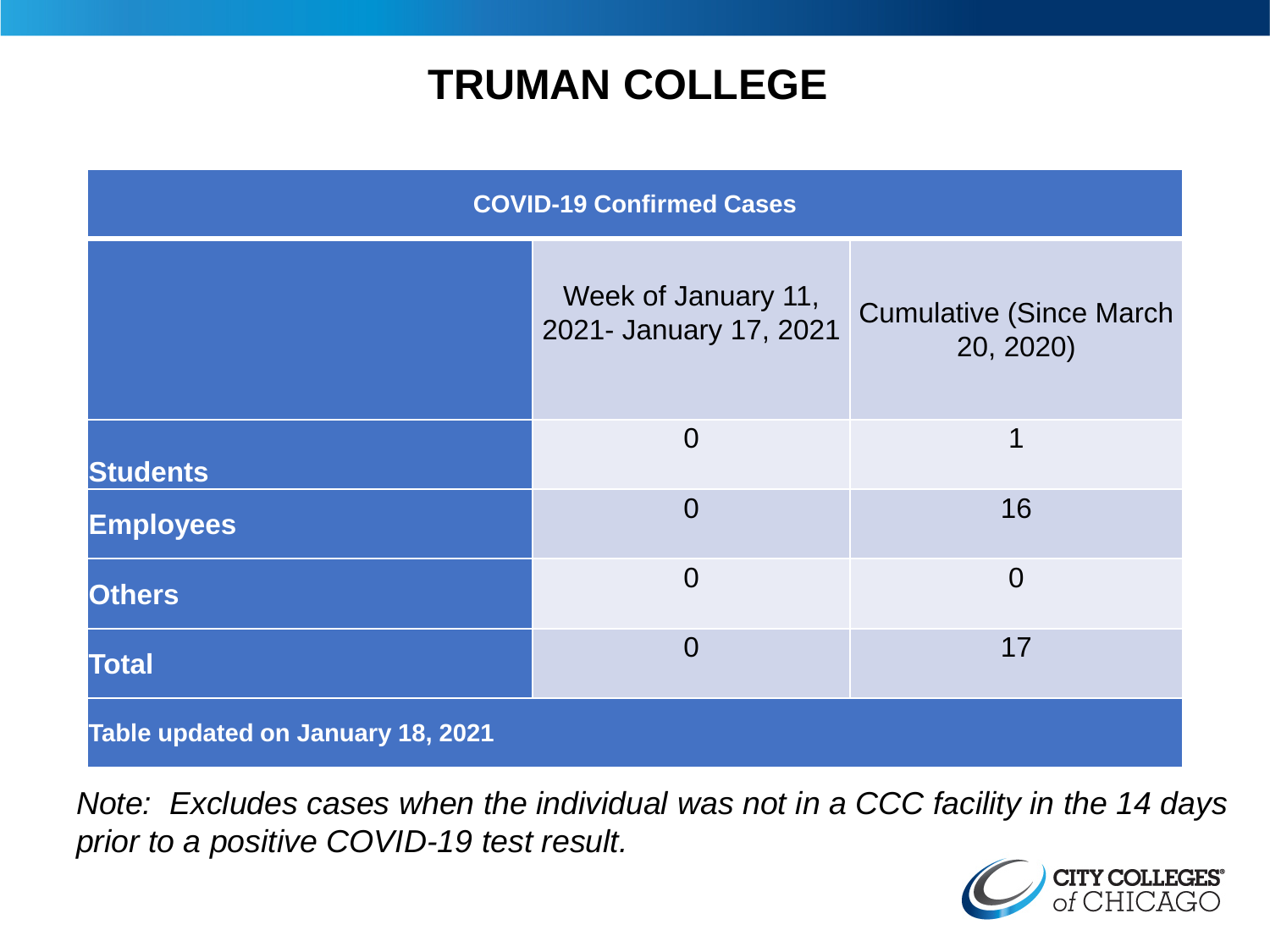## **WRIGHT COLLEGE**

| <b>COVID-19 Confirmed Cases</b>   |                                               |                                              |
|-----------------------------------|-----------------------------------------------|----------------------------------------------|
|                                   | Week of January 11,<br>2021- January 17, 2021 | <b>Cumulative (Since March)</b><br>20, 2020) |
| <b>Students</b>                   | $\overline{0}$                                | 1                                            |
| <b>Employees</b>                  | $\overline{0}$                                | $\overline{7}$                               |
| <b>Others</b>                     | $\overline{0}$                                | $\overline{0}$                               |
| <b>Total</b>                      | $\overline{0}$                                | 8                                            |
| Table updated on January 18, 2021 |                                               |                                              |